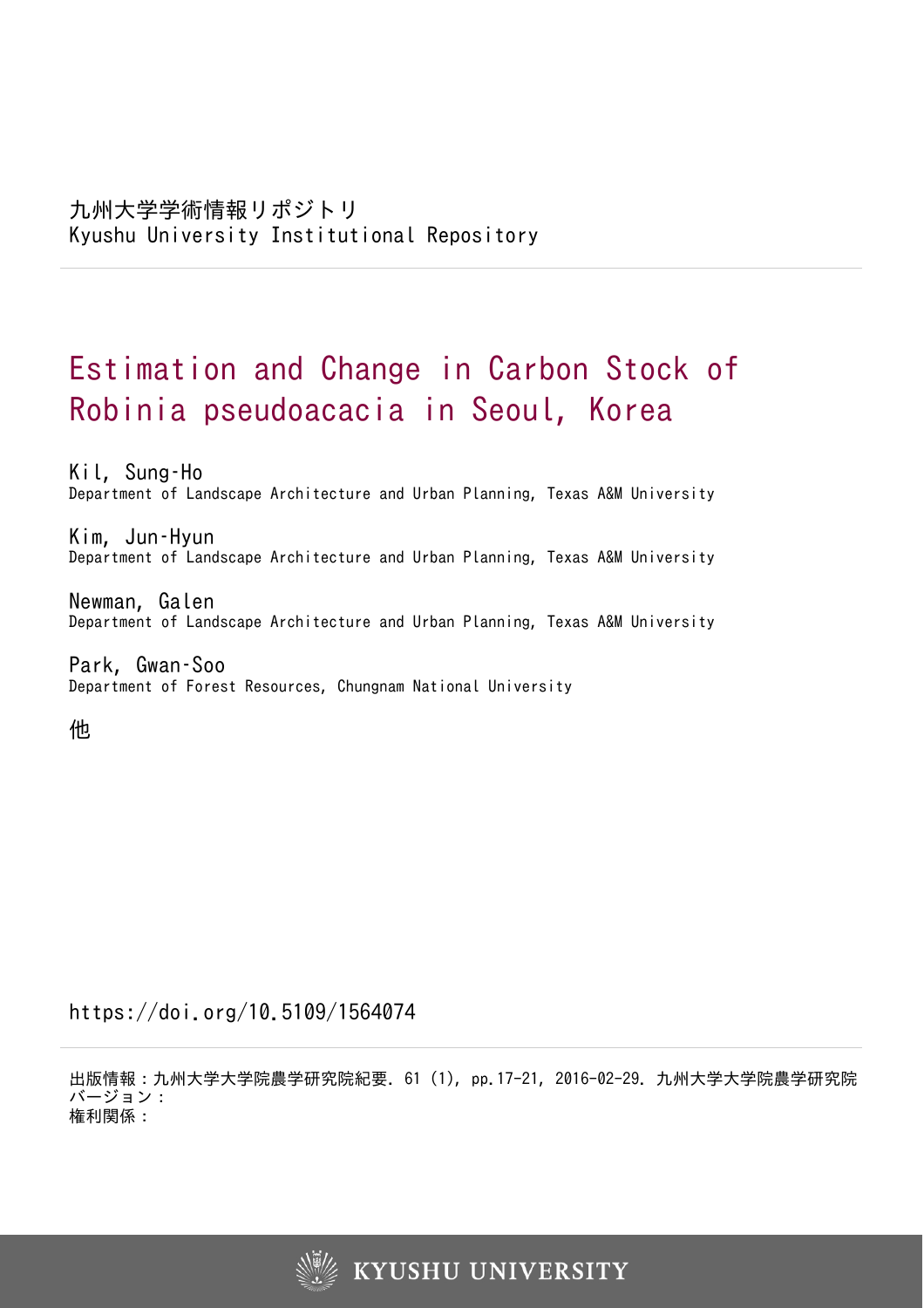# **Estimation and Change in Carbon Stock of** *Robinia pseudoacacia* **in Seoul, Korea**

# Sung–Ho KIL<sup>1</sup>, Jun–Hyun KIM<sup>1</sup>, Galen NEWMAN<sup>1</sup>, **Gwan–Soo PARK2 and Shoji OHGA\***

Laboratory of Forest Resources Management, Division of Forest Environmental Sciences, Department of Agro–Environmental Sciences, Faculty of Agriculture, Kyushu University, Fukuoka 811–2415, Japan (*Received November 9, 2015 and accepted November 19, 2015*)

This study aimed to measure the changes of the carbon stock of *Robinia pseudoacacia* stands in Seoul, Korea from 2000 to 2010. The area of *Robinia pseudoacacia* stands in the city occupied 33.7 km<sup>2</sup> (5.5%) of the total area of Seoul (605 km<sup>2</sup>) as of 2010. Its carbon stock was calculated through using an allometric equation recommended by Korea Forest Research Institute. The result showed that the carbon stock of *Robinia pseudoacacia* in Seoul decreased for the last 10 years: from 231,753 tC in 2000, 185,204 tC in 2005 and 185,111 tC in 2010. *Robinia pseudoacacia* are a plant species that absorbs carbon (in an era of climate change) and also plays a role of a nectar–source plant. Since the carbon stock has been reduced in Seoul, it is required to consider the preservation and management of *Robinia pseudoacacia*. One of the ways to increase carbon stock is to preserve and manage trees. It is necessary to have a plan to maintain the current size of forests and enhance carbon stock by taking advantage of the favorable characteristics of *Robinia pseudoacacia*.

**Key words**: Carbon storage, Carbon sink, Allometric equation, Climate change, Biotope map

# INTRODUCTION

Global temperature and sea level rise increases project to create various unusual weather patterns which deviate from current weather conditions. Climate change can lead to alterations in weather patterns, rises in average temperatures, altercation of rainfall patterns, increases in the frequency of severe unusual weather phenomena and rises in sea level. These changes create an urgent need for measures to be taken for the preservation and protection of trees as a source of carbon storage. As a result, tree species having capacities of high carbon stock have been paid especially high attention recently. Typical examples of these species include *Pinus densiflora, Quercus mongolica* and *Robinia pseudoacacia*. Of them, *Robinia pseudoacacia* is a leguminous plant which has a symbiotic relationship with microorganisms through nitrogen fixation; it is widely distributed, even on barren lands, globally (Soni *et al*., 1989; Cierjacks *et al*., 2013).

*Robinia pseudoacacia* is a rapid growth tree in Korea characterized with hard and solid wood, and having more specific gravity in oven dry than any other rapid growth trees (*Populus euramericana* 0.34 g/cm3 , *Alnus japonica* 0.52 g/cm3 , *Robinia pseudoacacia* 0.74 g/cm3 ), so its absorption of carbon dioxide is relatively high (Son *et al*., 2014). Also, the flower of *Robinia pseudoacacia* is a major nectar–source which brings a revenue of more than 300 billion won per year (as of 2010) to bee farmers. The *Robinia pseudoacacia* is valuable for carbon

\* Corresponding author (E–mail: ohga@forest.kyushu–u.ac.jp)

storage and nectar source.

Carbon stock can be precisely measured without using biomass (Singh *et al*., 2011). Biomass of a tree is calculated in an allometric equation and by easily measurable variables (DBH: diameter at the breast height) or tree height (Muukkonen, 2007). An allometric equation is used to measure the biomass of a tree sample on spot by examining the changes of its DBH or height (Zianis *et al*. 2005; Basuki *et al*. 2009; Ebuy *et al*., 2011). The equation is, however, limited to small areas, and it can be difficult to use this method for carbon stock assessment in a broad area. To overcome this limitation, previous studies have used remote–sensing data to measure carbon stock (Patenaude *et al*., 2005; Myeong *et al*., 2006; Cierjacks *et al*., 2010). These studies did not use NDVI (Normalized Difference Vegetation Index) of a specific plant, but a variety of plants to measure general carbon stock. It is necessary to conduct a study using a biomass allometric equation as well as the spatial data of a specific plant.

This study uses *Robinia pseudoacacia* to examine the carbon changes within a city. This study aimed to understand the changes in the forest stand of *Robinia pseudoacacia* by season and to estimate and examine the changes in the actual carbon stock of *Robinia pseudoacacia* in a city. In addition, this study attempted to provide basic data for policy making on the management of *Robinia pseudoacacia* in urban areas in the era of climate change.

## MATERIALS AND METHODS

The study site was in Seoul, the capital of the Republic of Korea, and a biotope map for sustainable development was produced to assess the rapidly changing urban environment (Fig. 1). A biotope map was pro-

<sup>1</sup> Department of Landscape Architecture and Urban Planning, Texas A&M University, College Station 77843, United States of America

<sup>2</sup> Department of Forest Resources, Chungnam National University, Daejeon 305–764, Republic of Korea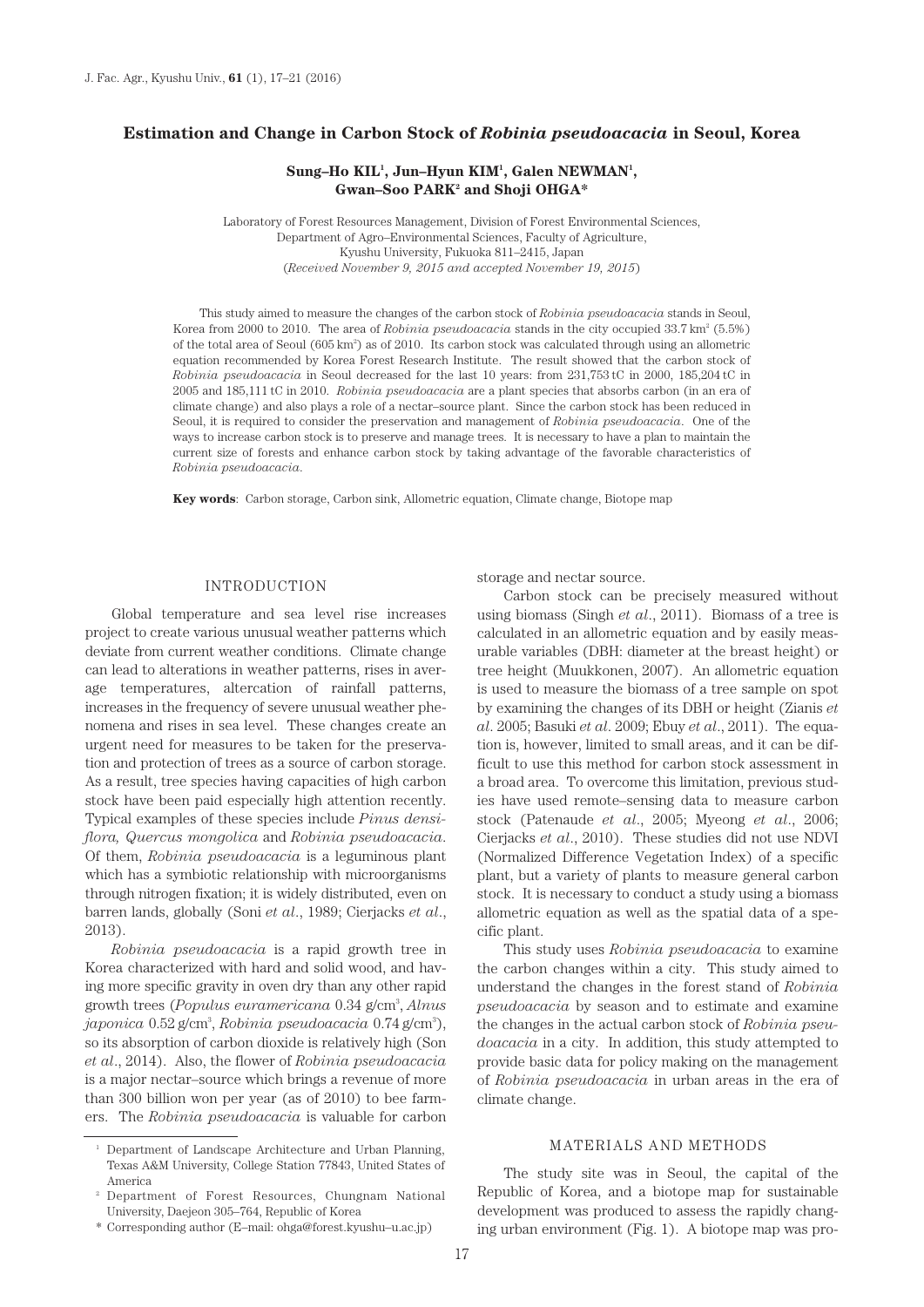

**Fig. 1.** Study site of Seoul, South Korea.

duced every 5 years for 2000, 2005 and 2010. The biotope makes environmental change and use of the control of reckless development easily identifiable in Seoul. According to the map, forested areas in Seoul have decreased  $8.5 \text{ km}^2$  (around  $1.4\%$ ) of total area in the last 10 years.

The map has the information to take into account the data of the forest stand including average–DBH, average– height and average–area for tall trees, small trees and a shrubs, and average–height and average–area for herbs. Among them, average–DBH, average–height and average–area for tall trees and small trees were used because *Robinia pseudoacacia* is characterized by these variables.

The carbon stock of *Robinia pseudoacacia* can be estimated utilizing 3 procedures: 1) the use of an allometric equation of *Robinia pseudoacacia*, 2) the confirmation of the population of *Robinia pseudoacacia* by forest stand and 3) the estimation of carbon stock by stand.

The biomass allometric equation of *Robinia pseudoacacia* was computed by the equation provided from Korea Forest Research Institute. This equation is reliable as a growth equation obtained from direct harvested trees for diameter at breast height and tree height. The equation is as follows (Equation  $(1) - (5)$ ). The data of *Robinia pseudoacacia* stand included in the Seoul biotope map stand was used for diameter at breast height and tree height.

$$
TB = B_1 + B_2 + B_3 + B_4 \tag{1}
$$

$$
B_1 = 0.028 \times D^{1.623} \times H^{1.230}
$$
 (2)

$$
B_2 = 0.406 \times D^{2.555} \times H^{-1.266}
$$
 (3)

$$
B_3 = 0.233 \times D^{1.840} \times H^{0.527} \tag{4}
$$

$$
B_4 = 0.043 \times D^{1.429} \times H^{0.946}
$$
 (5)

Where TB=the total biomass of a *Robinia pseu* $doacacia; B_1$ =the biomass of stem  $(R^2=0.999); B_2=$ the biomass of branches ( $R^2=0.995$ ); B<sub>3</sub>=the biomass of leaves  $(R^2=0.994)$ ; B<sub>4</sub>=the biomass of roots  $(R^2=0.998)$ ; D=the average–diameter at breast height; H=the average–height of tall tree or a small tree.

The second procedure was to confirm the population of *Robinia pseudoacacia* within the forest stand. The values obtained from the equation above show the biomass of a *Robinia pseudoacacia* for each stand. The area of a stand and the population of *Robinia pseudoacacia* located on the stand vary. Therefore, it was necessary to confirm and the population of *Robinia pseudoacacia* included in stands in each different size. To confirm the population inside a stand, the number of plants (root/ha) and diameter at breast height of *Robinia pseudoacacia*, which were examined in previous research (Korea Forest Research Institute, 2006), were used to set up curved predictive equations to calculate the number of plants (roots) of *Robinia pseudoacacia* by diameter at breast height. Of them, inverse function with the highest coefficient of determination was used.

$$
N = -0.806 \frac{177.213}{D} \tag{6}
$$

Where N=the number of *Robinia pseudoacacia* of a forest stand  $(R^2=0.523)$ .

The last procedure was to acquire the biomass of each stand by multiplying the biomass of a *Robinia pseudoacacia* within each stand by its population. The average carbon content of a xylem (woody part of a plant) and leaves takes 50% of biomass (Ovington, 1956; Ajtay *et al*., 1979; Chow and Rolfe, 1989). Carbon stock is equal to biomass multiplied by 0.5. Therefore, the carbon stock of each *Robinia pseudoacacia* stand was estimated by biomass of each stand multiplied by 0.5. By applying the method, carbon stock was computed for 3 different time periods (2000, 2005 and 2010) from the stands of *Robinia pseudoacacia*.

## RESULTS AND DISCUSSION

The area of *Robinia pseudoacacia* in Seoul was reduced in 2010 by  $6,915,608.05 \,\mathrm{m}^2$  compared with that of 2000 (Y2000: 40,625,898.80 m<sup>2</sup>, Y2005: 34,183,352.78 m2 and Y2010: 33,710,290.75 m<sup>2</sup>). The primary reason for this change is that the forested areas were reduced due to urban development. The total size of forest in Seoul decreased by 8.7 km<sup>2</sup> in 2010 compared with 2000 (Fig. 2).

The average biomass of a *Robinia pseudoacacia* tall–tree within a stand was 176.39 kg/tree in 2000 but 163.99 kg/tree in 2010, which decreased by 12.4 kg/tree on average over 10 years. The sum of carbon stock of a tree per stand increased by 145,600.09 kg to 444,405.11 kg from 298,805.02kg over the same period.

The average biomass of a *Robinia pseudoacacia* small–tree within a stand decreased by 2.54 kg/tree to 23.76 kg/tree in 2010 from 26.30 kg/tree in 2000. On the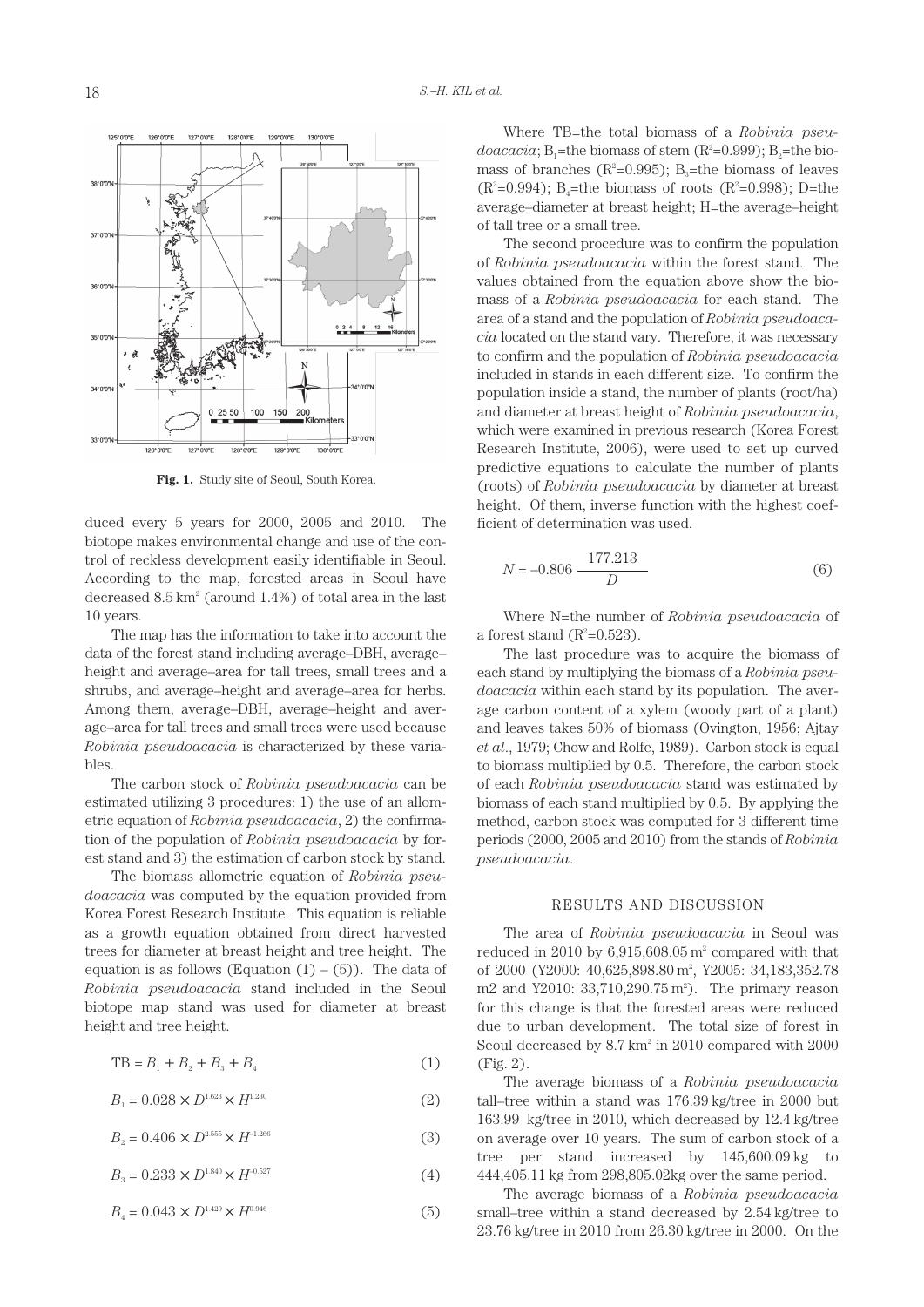

**Fig. 2.** Changing forest-stands of *Robinia pseudoacacia* in 2000, 2005 and 2010

other hand, the sum of carbon stock of a tree per stand increased by 19,848.41 kg to 64,397.72 kg from 44,549.31 kg over the same period.

Assumedly, these changes resulted from increased occurrences in small forest stands between 2010 and 2000. Urban development accompanies sporadic ruined– lands around the developed areas. The barren areas become suitable places for *Robinia pseudoacacia* to grow as a pioneer species, which occurs in disturbed areas on rich to sterile soil (Cierjacks *et al*. 2013). A *Robinia pseudoacacia* is a leguminous plant, so it grows well in barren lands (Cierjacks *et al*. 2013). Higher segmented stands of *Robinia pseudoacacia* were generated, therefore, the sum of carbon stock of a tree per stand

**Table 1.** Biomass change of tall trees and small trees according to stands by year (Unit: kg)

| Year | Tall tree |            | Small tree |           |
|------|-----------|------------|------------|-----------|
|      | $AT^{1}$  | $TT^{2}$   | AT         | TТ        |
| 2000 | 176.39    | 298,805.02 | 26.30      | 44,549.31 |
| 2005 | 160.23    | 434,211.29 | 23.66      | 64,110.36 |
| 2010 | 163.99    | 444,405.11 | 23.76      | 64,397.72 |

 $^{\scriptscriptstyle 1)}$  AT = the mean biomass of a tall tree or a small tree by a stand

<sup>2)</sup> TT = the sum of the mean biomass of a tall tree or a small tree according to the number of forest stands

**Table 2.** Biomass change of tall trees and small trees according to total biomass by year (Unit: kg)

| Year | Tall tree       |                  | Small tree |               |
|------|-----------------|------------------|------------|---------------|
|      | MB <sup>1</sup> | $\text{TR}^{2)}$ | <b>MB</b>  | TB            |
| 2000 | 234,988.25      | 398,070,098.48   | 38,627.71  | 65,435,343.32 |
| 2005 | 121,458.39      | 329, 152, 246.77 | 15,223.69  | 41,256,199.26 |
| 2010 | 121.068.74      | 328,096,287.24   | 15,544.40  | 42,125,330.49 |

 $1)$  MB = the mean biomass in a stand of the total biomass of tall trees or small trees

 $2)$  TB = the total biomass of tall trees or small trees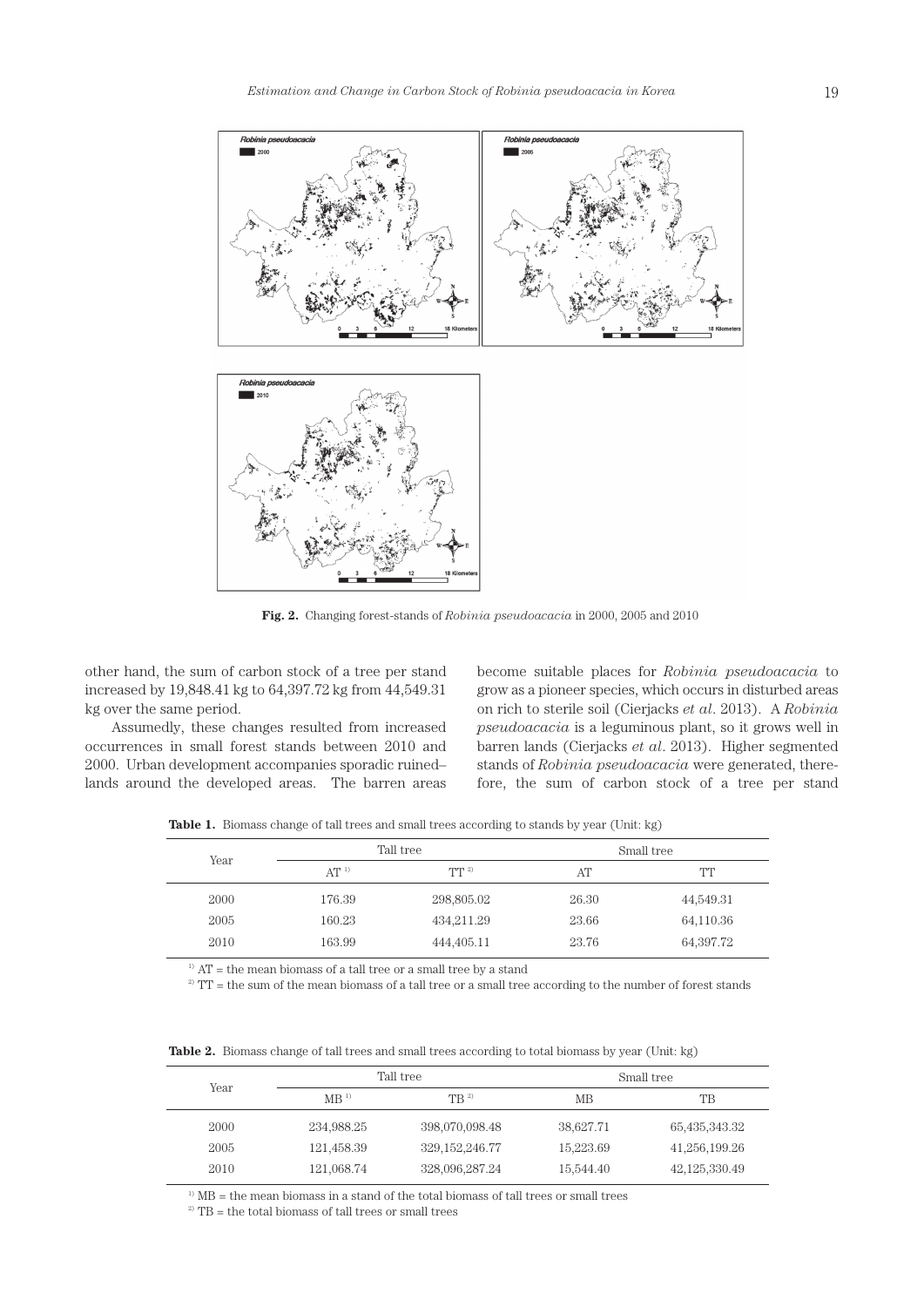increased. The number of stands shown on the Seoul biotope map was 1694 in 2000, but was equal to 2710 in both 2005 and 2010.

The total biomass of the tall trees and the small trees, however, decreased. The total biomass of the tall trees decreased by 69,973,811.24 kg to 328,096,287.24 kg in 2010 from 398,070,098.48 kg in 2000. Further, that of the small trees decreased by 23,310,012.83 kg in 2010 from 2000 (Table 1–2). The main reason for the decrease was the reduction of the area of size of *Robinia pseudoacacia* stands. The total biomass of *Robinia pseudoacacia* biomass in Seoul, as a whole, decreased from 2000 to 2010 by 93,283,824.03 kg. However, the change was not remarkable between 2005 and 2010. Resultantly, the number of *Robinia pseudoacacia* turned out to have decreased.

The correlation between the biomass of the tall trees and small trees and the total biomass shows that the tall trees were highly related with the total biomass (0.994 (P<0.01)) while the small trees were related to the total biomass is  $0.778$  (P<0.01). The biomass of the tall trees has more effective on the total biomass.

The carbon stock of *Robinia pseudoacaci*a in South Korea was estimated to be 2,517,598 tC (Son *et al*., 2014). The carbon stock of *Robinia pseudoacacia* in Seoul turned out to be around 185,111 tC in 2010 (Table 3). It decreased by 46,642 tC from 2000. The size of Seoul is around  $605 \text{ km}^2$ , taking  $0.6\%$   $(99,720 \text{ km}^2)$  of the total size of South Korea. The carbon stock of Seoul *Robinia pseudoacacia*, however, took about 7.4% of the total carbon stock of *Robinia pseudoacacia* in South Korea, which was considerably high.

**Table 3.** Total biomass and carbon stock

| Year | $MBT^{1}$ (kg) | TBT $^{2)}$ (kg)                  | CS <sup>3</sup><br>(C) |
|------|----------------|-----------------------------------|------------------------|
| 2000 | 273,615.96     | 463,505,441.76 231,752,720.88     |                        |
| 2005 | 136,682.08     | 370,408,446.03 185,204,223.02     |                        |
| 2010 | 136,613.14     | 370, 221, 617.74 185, 110, 808.87 |                        |

 $1)$  MBT = the mean biomass in a stand including the total biomass of tall trees and small trees

 $2)$  TBT = the total biomass of tall trees and small trees

 $3)$  CS = the carbon stock

The annual absorption of carbon dioxide by *Robinia pseudoacacia* in Korea was 13.79 tCO<sub>2</sub>/ha/yr, which is greater than that by oak trees such as *Quercus mongolica, Quercus aliena, Quercus variabilis* and *Quercus dentata* (its annual absorption of carbon dioxide is 12.1tCO2/ha/yr) (Son *et al*., 2014). *Robinia pseudoacacia* can play an important role not only as a nectar–source plant but also as a tree to alleviate the adverse effects of climate change. Therefore, it is necessary to preserve and manage *Robinia pseudoacacia* since it has been confirmed that the carbon stock of *Robinia pseudoacacia* in Seoul has decreased.

### CONCLUSION

This study used the biomass allometric equation of *Robinia pseudoacacia* provided by the Korea Forest Service. Furthermore this study applied the equation to the spatial distribution of *Robinia pseudoacacia* stands in Seoul to measure specific carbon stock. The carbon storage of *Robinia pseudoacacia* in Seoul decreased around 46,642 tC in 2010 from 2000. The reduced carbon stock refers to the reduced area of storable carbon. Although the main cause was due to the decreased area of the total forest in Seoul, which led to the decreased area for *Robinia pseudoacacia* stands, it should be noted that *Robinia pseudoacacia* was shown to be an important source of storing carbon. The Republic of Korea set a goal of reducing greenhouse gas by 30% by 2020 for Business as usual (BAU) or by 4% down versus 2005. Therefore, it is time to pay more attention to increasing carbon stock. Seoul could not currently develop large– scale construction because it could further a few lands. One of the ways to increase carbon stock is to preserve and manage trees. It is necessary to have a plan to preserve the current size of forest as much as possible and increase carbon stock by taking advantage of the favorable characteristics of *Robinia pseudoacacia*.

### ACKNOWLEDGEMENT

This work was supported by 'Development of climate change adaptation and management technique, and supportive system (Korea Ministry of Environment, Project number: 416–111–014)' and 'Development of Economic Assessment Technique for Climate Change Impact and Adaptation Considering Uncertainties (Korea Ministry of Environment, Project number: 2014001310010)'

### REFERENCES

- Ajtay, G. L., P. Ketner and P. Duvigneaud 1979 Terrestrial primary production and phytomass. In "The Global Carbon Cycle" ed. By B. Bolin, E. T. Degens, S. Kempe, and P. Ketner, SCOPE Report No. 13, John Wiley and Sons, New York, pp. 129–181
- Basuki T. M., P. E. Van Laake, A. K. Skidmore and Y. A. Hussin 2009 Allometric equations for estimating the above–ground biomass in tropical lowland dipterocarp forests. *Forest Ecol. Manag*., **257**: 1684–1694
- Cho, K. J. and J. W. Kim 2005 Syntaxonomy and synecology of the *Robinia pseudoacacia* forests. *Korean J. Ecol*., **28**: 15–23
- Chow, P. and G. L. Rolfe 1989 Carbon and hydrogen contents of short rotation biomass of five hardwood species. *Wood Fiber Sci*., **21**(1): 30–36
- Cierjacks, A., I. Kowarik, J. Joshi, S. Hempel, M. Ristow, M. Lippe and E. Weber 2013 Biological flora of the British Isles: *Robinia pseudoacacia. J. Ecol*., **101**(6): 1623–1640
- Ebuy, J., J. P. Lokombe, Q. Ponette, D. Sonwa and N. Picard 2011 Allometric equation for predicting aboveground biomass of three tree species. *J. Trop. Forest Sci*., **23**(2): 125–132
- Korea Forest Research Institute. 2006 Management and inquest into chlorosis cause of *Robinia pseudoacacia*
- Korea Forest Research Institute. 2012 Standard carbon removal of major forest species

Korea Forest Research Institute. 2014 Carbon emission factors